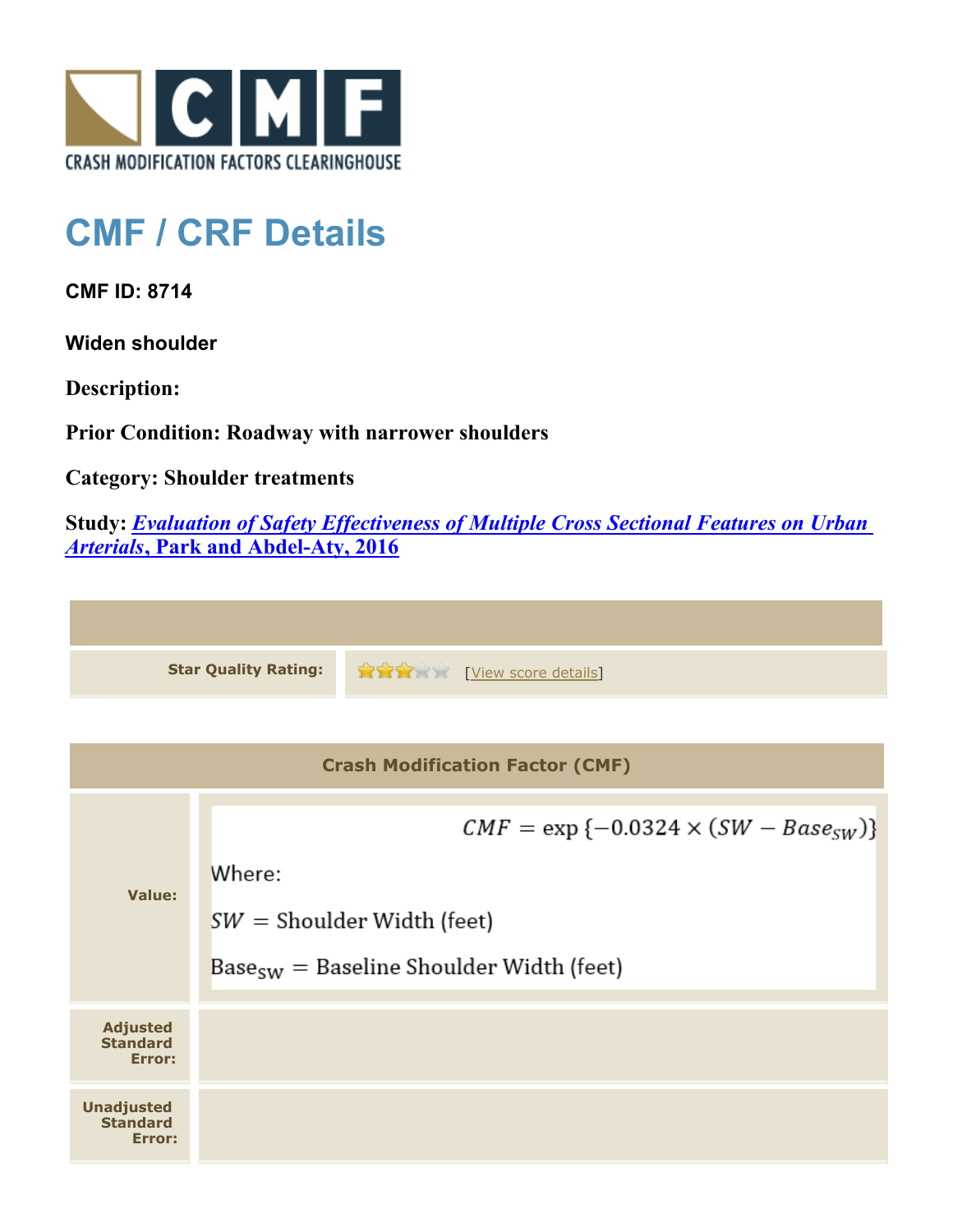| <b>Crash Reduction Factor (CRF)</b> |                                                      |  |
|-------------------------------------|------------------------------------------------------|--|
| Value:                              | (This value indicates an <b>increase</b> in crashes) |  |
| <b>Adjusted Standard Error:</b>     |                                                      |  |
| <b>Unadjusted Standard Error:</b>   |                                                      |  |

| <b>Applicability</b>       |                                                   |
|----------------------------|---------------------------------------------------|
| <b>Crash Type:</b>         | All                                               |
| <b>Crash Severity:</b>     |                                                   |
| <b>Roadway Types:</b>      | Principal Arterial Other                          |
| <b>Number of Lanes:</b>    | $2 - 8$                                           |
| <b>Road Division Type:</b> | All                                               |
| <b>Speed Limit:</b>        | $20 - 65$                                         |
| <b>Area Type:</b>          | Urban                                             |
| <b>Traffic Volume:</b>     | 1000 to 94500 Annual Average Daily Traffic (AADT) |
| <b>Time of Day:</b>        | All                                               |

## *If countermeasure is intersection-based*

| <b>Intersection Type:</b>         |  |
|-----------------------------------|--|
| <b>Intersection Geometry:</b>     |  |
| <b>Traffic Control:</b>           |  |
| <b>Major Road Traffic Volume:</b> |  |
| <b>Minor Road Traffic Volume:</b> |  |